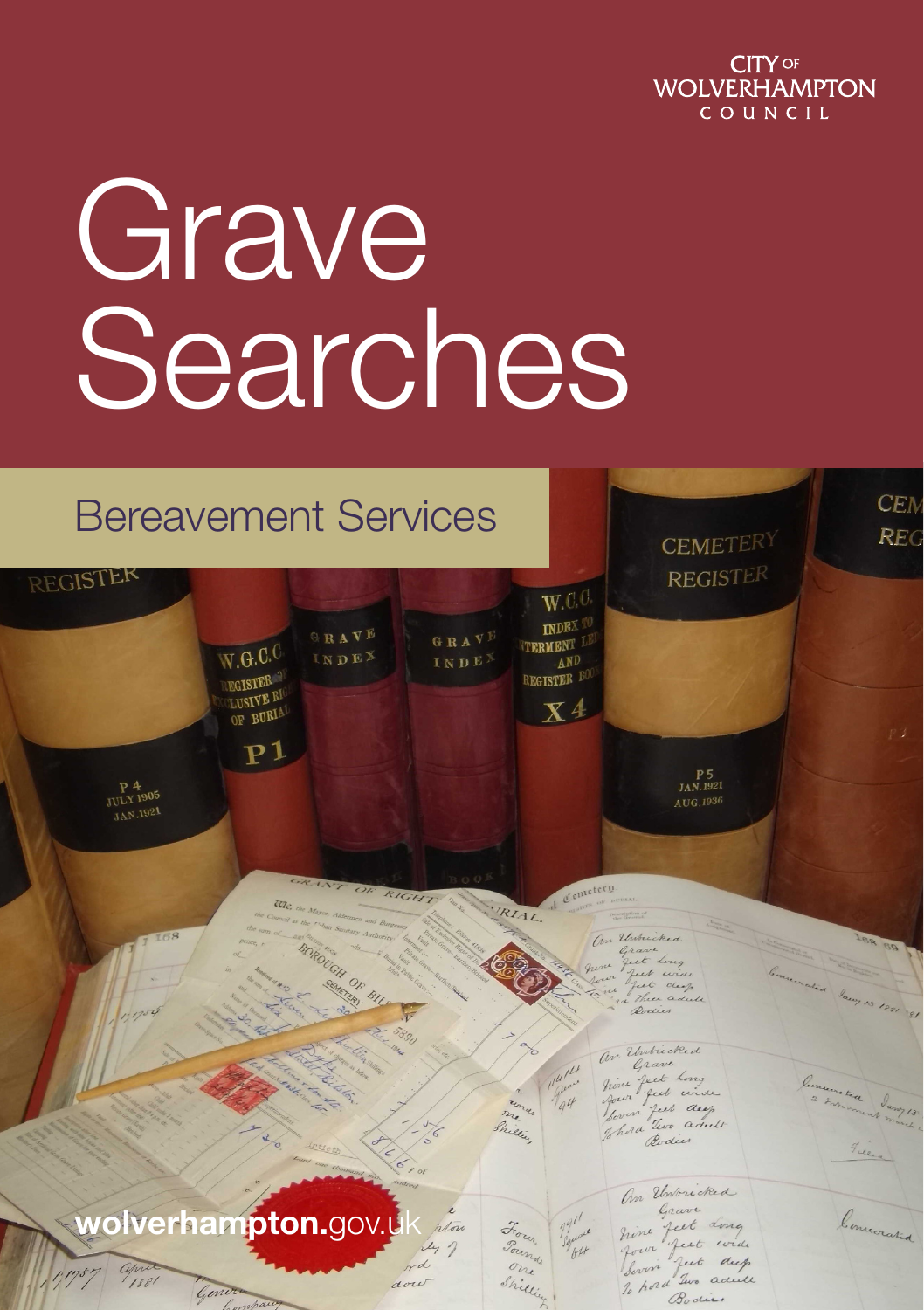## City of Wolverhampton Council **Bereavement Services**

The City of Wolverhampton Council has seven cemeteries, the oldest, Merridale Cemetery opened in 1850, Bushbury Cemetery opened in 1949 followed by the Crematorium in 1954. We have over 165 years of heritage recorded in our Cemetery Burial and Cremation Registers.

The City has over 74675 graves within the council's cemeteries and in excess of 145800 cremations have taken place at Bushbury Crematorium between 1954 and 2015.

#### *What information do we have?*

The City of Wolverhampton has the recorded details of every Burial and Cremation that has taken place in council run Cemeteries and Crematorium since Merridale Cemetery's opening in 1850.

From 1856 – 1966 some of our registers weren't indexed so searching for an individual record can be a lengthy and time consuming process, particularly without the exact date of death.

#### **Please be aware that the information recorded about a person is limited to:**

- **• The date of burial / cremation**
- **• The full name of the deceased\***
- **• The age of the deceased\***
- **• The address of the deceased, or place of death\***

\* As given when the death was registered. It is not uncommon for information supplied to the cemetery to be incorrect. Often the person making the funeral arrangements will mistakenly give the wrong age of the person, incorrectly spell a name, or not record a middle name etc. This will need to be taken into account when conducting the investigation.

#### *How research is conducted*

The complexity and length of time it takes to search for a record is reflected in the cost for the searches. The more data you can gather before contacting us will result in a lower cost to find the information you require.

Information in the registers has always been recorded on the day the burial or cremation took place. Therefore the easiest way to find the information you want is by knowing the name of deceased and date of funeral. It is then possible to locate the register for that period.

It is difficult to conduct searches without accurate information and the possibility of finding the information you want is greatly reduced.

We can undertake a search for you and the costs for doing so are all listed in our **Scale of Charges Table opposite.**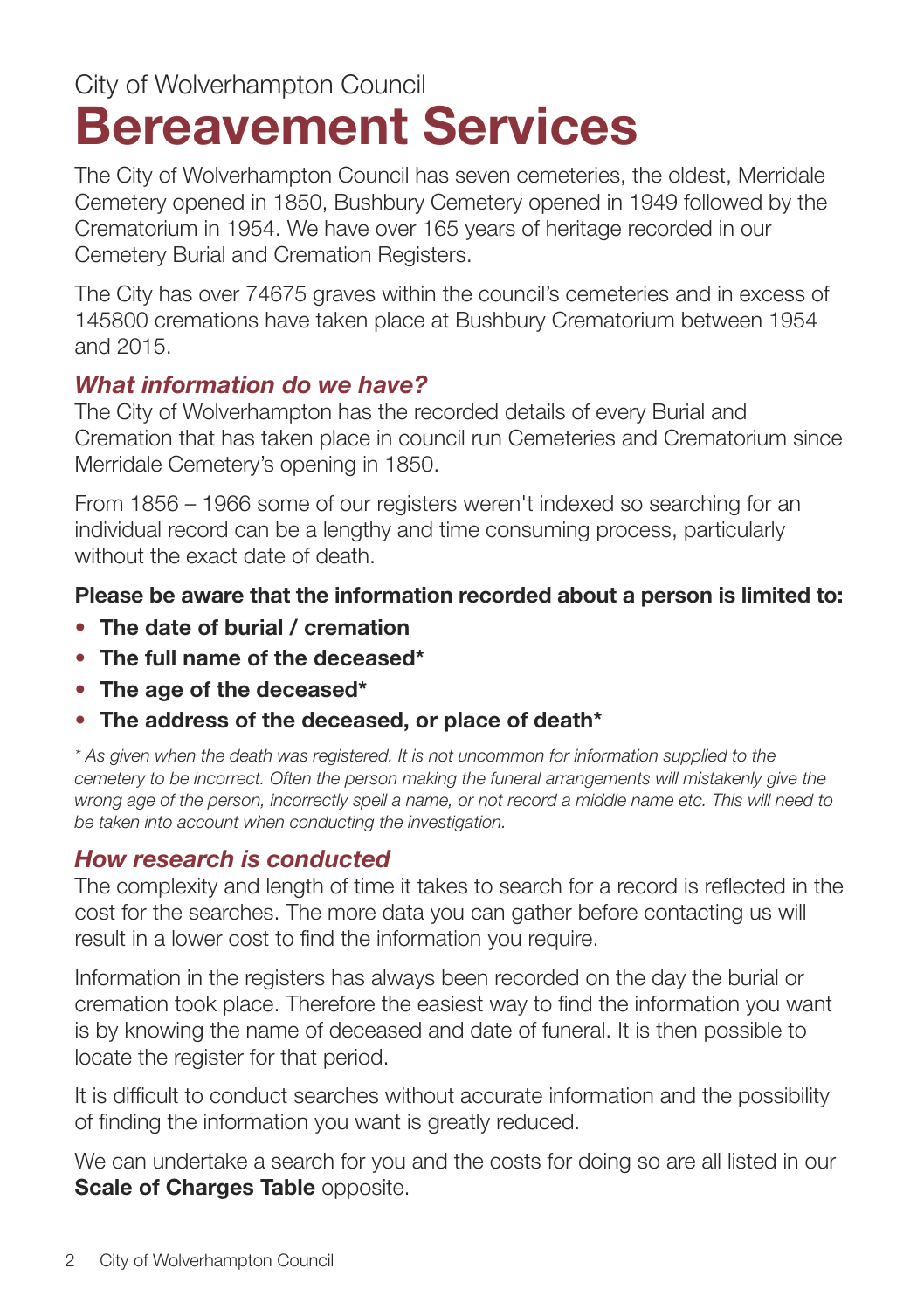### **Scale of Charges Table**

#### *Cremations*

| <b>Per name with exact date of death:</b> Pre 1st January 1987                                 | From 1st January 1987 | No Fee<br>No Fee |
|------------------------------------------------------------------------------------------------|-----------------------|------------------|
| Per name where                                                                                 | Pre 1st January 1987  | £15.00           |
| date of death not available:                                                                   | From 1st January 1987 | No Fee           |
| (Please provide an approximate year of death, we will search 2 years either side of this date) |                       |                  |

#### *Burials*

#### **Per name with exact date of death:**

| Cemetery:                     | <b>Bilston</b>    | <b>Bushbury</b> | <b>Beacon Hill</b> | <b>Merridale</b> |
|-------------------------------|-------------------|-----------------|--------------------|------------------|
| Date of Opening:              | Mar 1855          | Aug 1949        | Sep 1960           | Jun 1850         |
| 1850 - 1937                   | £15.00            | n/a             | n/a                | £15.00           |
| 1937 - 1987                   | £15.00            | £15.00          | No Fee             | £15.00           |
| 1988 - Present                | No Fee            | No Fee          | No Fee             | No Fee           |
| Cemetery:<br>Date of Opening: | <b>Danescourt</b> | Penn            | <b>Hall Green</b>  |                  |
|                               | Nov 1959          | Feb 1992        | Jul 1994           |                  |

#### **Per name where the date of death is not available, per 30 minute search**

(Please provide an approximate year of death, we will search 2 years either side of this date)

| Cemetery:        | <b>Bilston</b>    | <b>Bushbury</b> | <b>Beacon Hill</b> | <b>Merridale</b> |
|------------------|-------------------|-----------------|--------------------|------------------|
| Date of Opening: | Mar 1855          | Aug 1949        | Sep 1960           | Jun 1850         |
| 1850 - 1937      | £15.00            | n/a             | n/a                | £15.00           |
| 1937 - 1987      | £15.00            | £15.00          | No Fee             | £15.00           |
| 1988 - Present   | No Fee            | No Fee          | No Fee             | No Fee           |
| Cemetery:        | <b>Danescourt</b> | Penn            | <b>Hall Green</b>  |                  |
| Date of Opening: | Nov 1959          | Feb 1992        | Jul 1994           |                  |
| 1850 - 1937      | n/a               | n/a             | n/a                |                  |
| 1937 - 1987      | No Fee            | n/a             | n/a                |                  |
| 1988 - Present   | No Fee            | No Fee          | No Fee             |                  |

| To meet a family at the cemetery and locate approximate<br>position of the grave on site. | £50.00  |
|-------------------------------------------------------------------------------------------|---------|
| To locate approximate position of a grave on site and                                     |         |
| place a temporary marker.                                                                 | \$50.00 |
| (Marker will remain in position for one month only)                                       |         |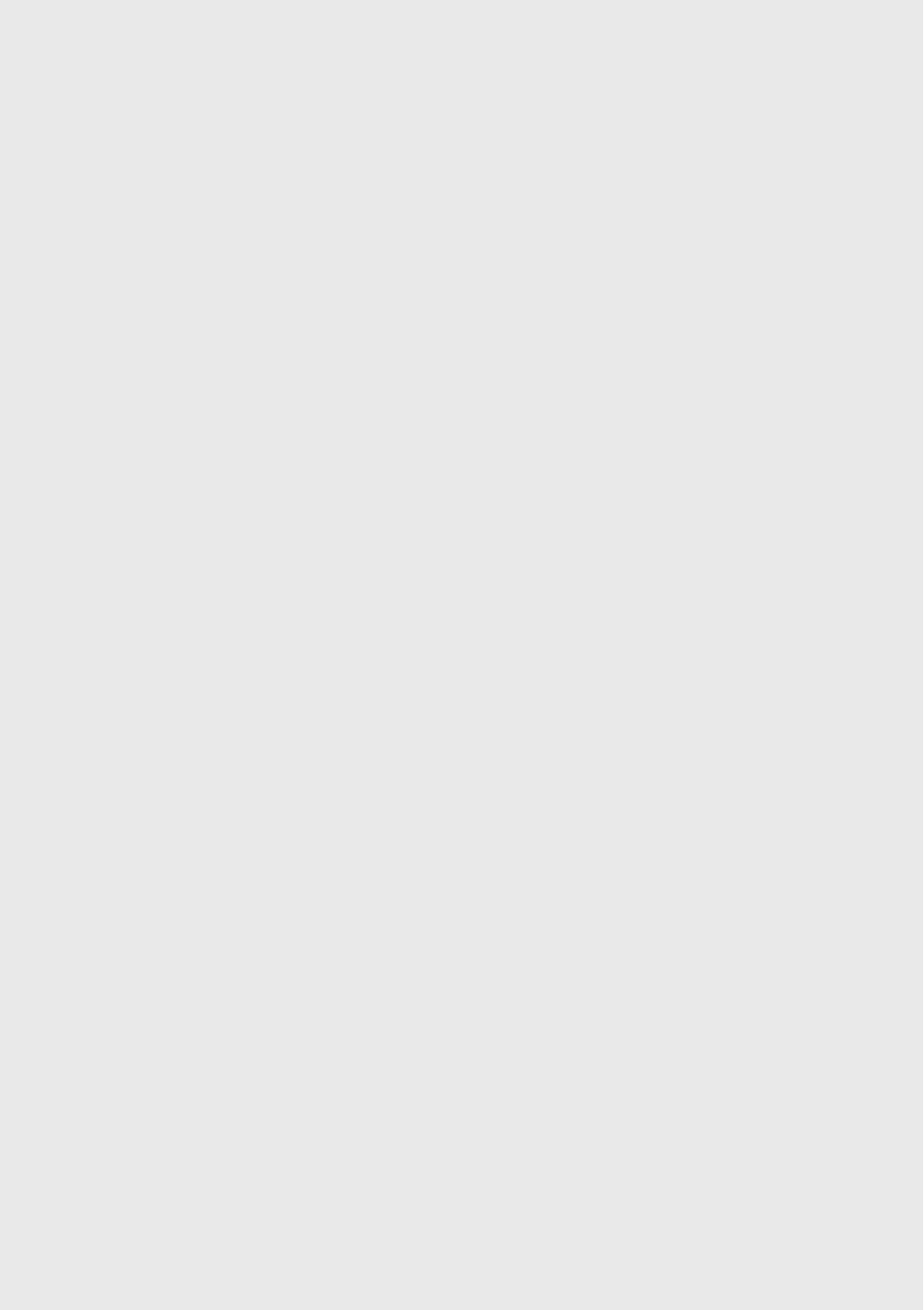City of Wolverhampton Council

# **Bereavement Services Grave Search**

Order Form

Once completed, please detach the order form and return to:

#### **Bereavement Services,**

Bushbury Cemetery & Crematorium, Underhill Lane, Bushbury, Wolverhampton WV10 7JG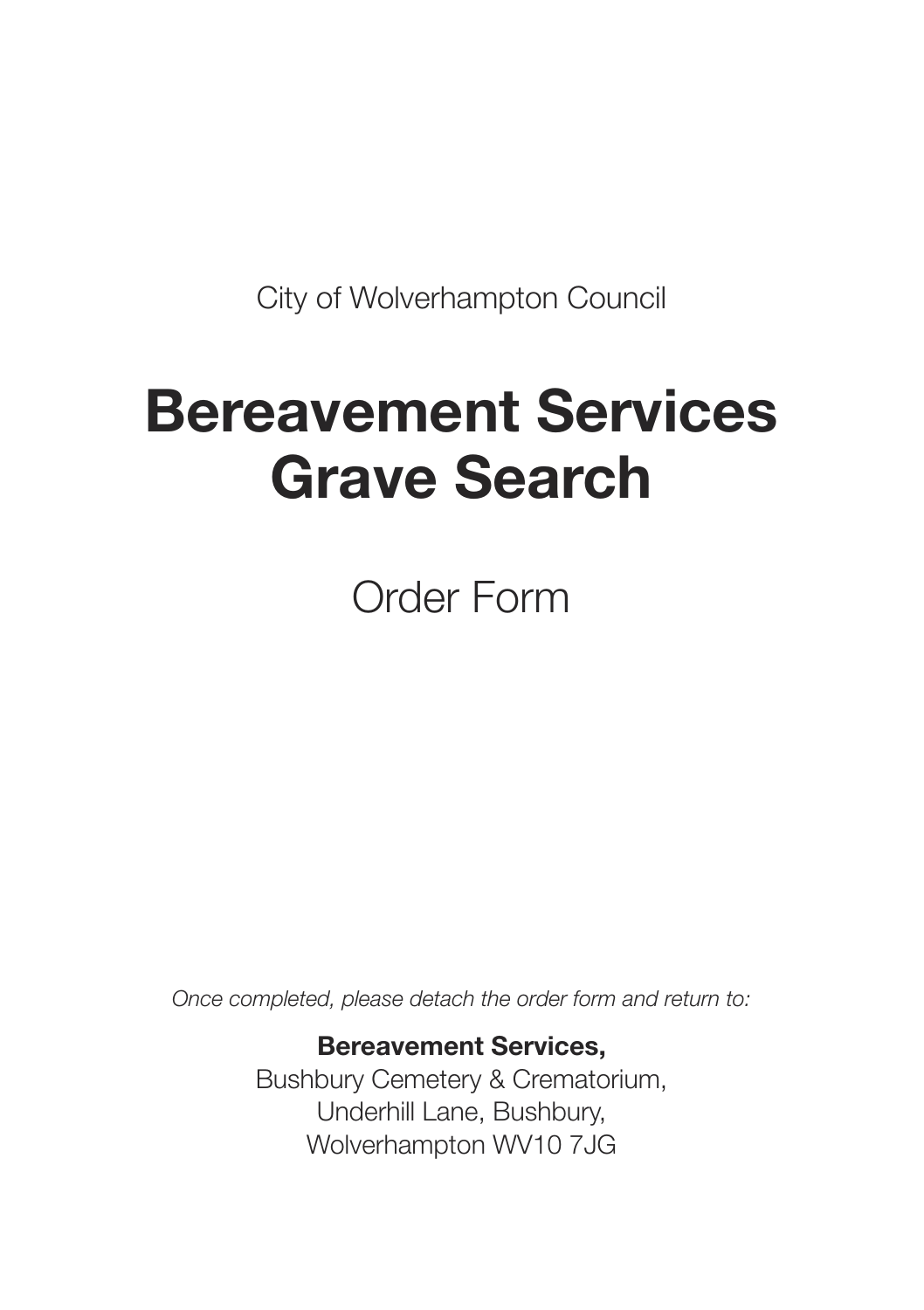The Search Service is calculated at a rate of £10.50 per thirty minutes or part of thirty minutes, inclusive of VAT per person. The maximum research we undertake is two hours. Searches will be carried out in the order they are received.

Please give as many details as you can. The more information you give us the easier it is to check the relevant records. We cannot guarantee that the information you are looking for will be found in our records.

When we locate the information you require from our records we will provide you with the following information;

- **• Age of deceased**
- **• Date of burial**
- **• Grave number**
- **• Grant number**

**Please provide details for your search.** (One name per application only)

**Name of deceased:**

**Date of death: Where the date of death is not available, please provide an approximate year of death, we will search 2 years either side of this date**

**Name of cemetery:** Approximate year of death: **Other Relevant Information:**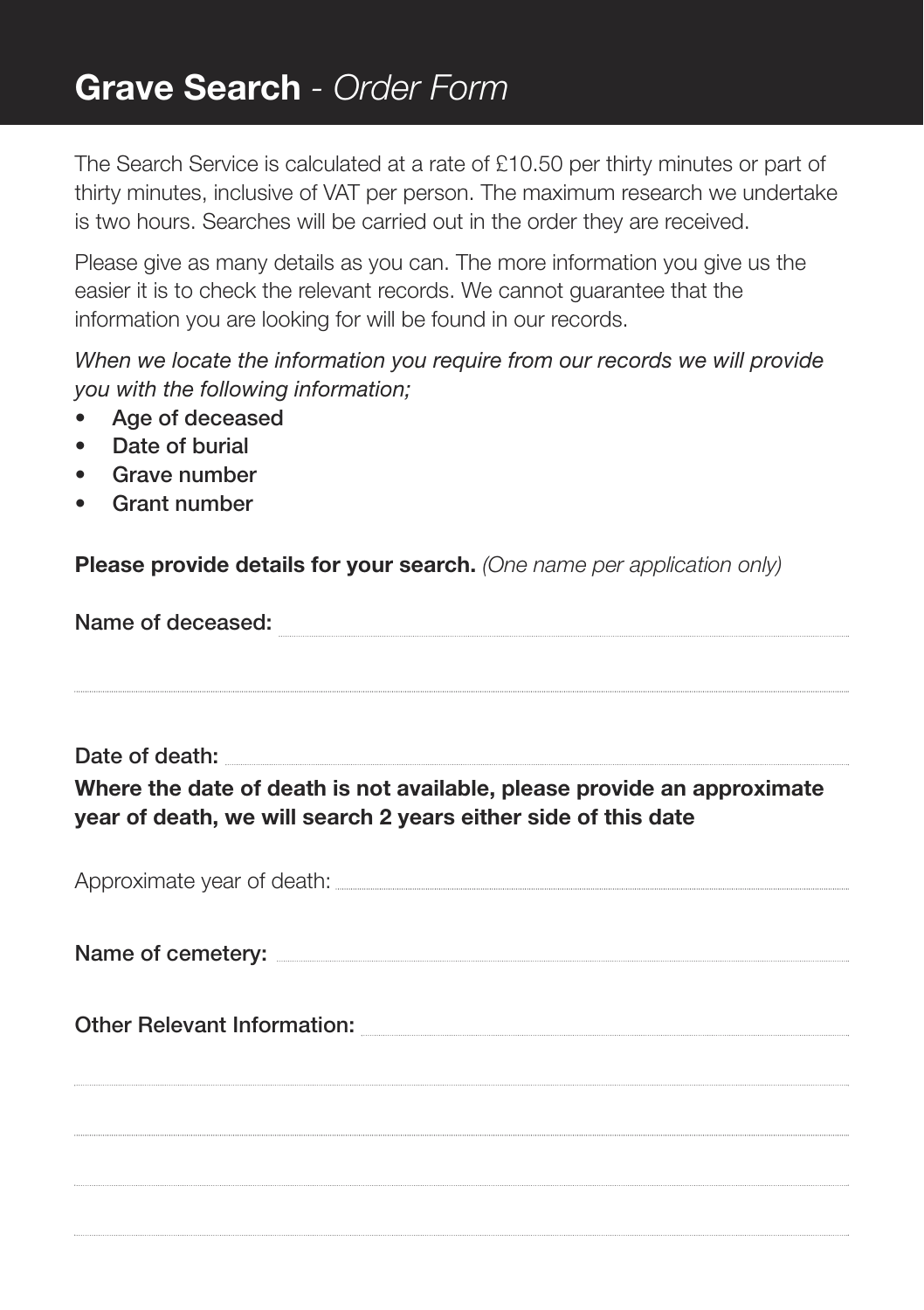*Payment in advance is required otherwise orders cannot be processed.*

# Payment

I enclose a cheque for **£**

All cheques to be made payable to "*Wolverhampton City Council*".

| for payment by credit/debit card.<br>Please telephone |  |
|-------------------------------------------------------|--|
| Full Name:                                            |  |
|                                                       |  |
| Address:                                              |  |
|                                                       |  |
| Postcode:                                             |  |
| Daytime Telephone No:                                 |  |
| Please complete this form and return to:              |  |

**Bereavement Services,** Bushbury Cemetery & Crematorium, Underhill Lane, Bushbury, Wolverhampton WV10 7JG

For further information or assistance please contact us on **01902 554992** or email us at **bereavement.services@wolverhampton.gov.uk**

| For office use only |  |
|---------------------|--|
| Grave number:       |  |
| Cremation number:   |  |
| Receipt number:     |  |
| Date:               |  |